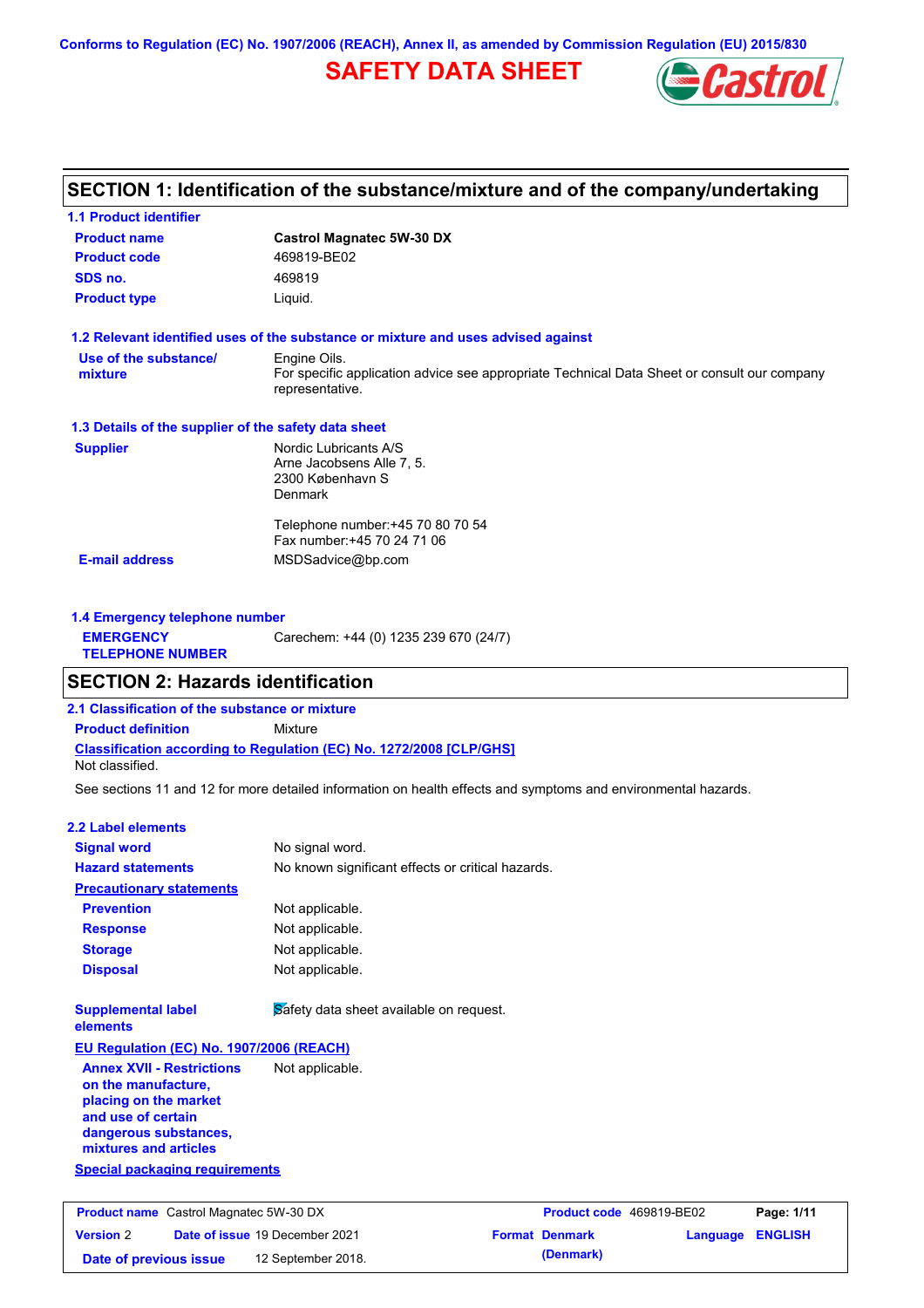# **SECTION 2: Hazards identification**

| <b>Containers to be fitted</b><br>with child-resistant<br>fastenings                                                     | Not applicable.                                                                                                                                                                                                          |
|--------------------------------------------------------------------------------------------------------------------------|--------------------------------------------------------------------------------------------------------------------------------------------------------------------------------------------------------------------------|
| <b>Tactile warning of danger</b>                                                                                         | Not applicable.                                                                                                                                                                                                          |
| 2.3 Other hazards                                                                                                        |                                                                                                                                                                                                                          |
| <b>Results of PBT and vPvB</b><br>assessment                                                                             | Product does not meet the criteria for PBT or vPvB according to Regulation (EC) No. 1907/2006,<br>Annex XIII.                                                                                                            |
| <b>Product meets the criteria</b><br>for PBT or vPvB according<br>to Regulation (EC) No.<br><b>1907/2006, Annex XIII</b> | This mixture does not contain any substances that are assessed to be a PBT or a vPvB.                                                                                                                                    |
| Other hazards which do<br>not result in classification                                                                   | Defatting to the skin.<br>USED ENGINE OILS<br>Used engine oil may contain hazardous components which have the potential to cause skin<br>cancer.<br>See Toxicological Information, section 11 of this Safety Data Sheet. |

## **SECTION 3: Composition/information on ingredients**

### **3.2 Mixtures**

Mixture **Product definition**

| $H$ in the proportion of the S46 DMSO extract $\leq$ 3%). Proprietary performance additives. |                                                                                      |             |                                               |             |
|----------------------------------------------------------------------------------------------|--------------------------------------------------------------------------------------|-------------|-----------------------------------------------|-------------|
| <b>Product/ingredient</b><br>name                                                            | <b>Identifiers</b>                                                                   | %           | <b>Regulation (EC) No.</b><br>1272/2008 [CLP] | <b>Type</b> |
| Distillates (petroleum), hydrotreated<br>heavy paraffinic                                    | REACH #: 01-2119484627-25<br>EC: 265-157-1<br>CAS: 64742-54-7<br>Index: 649-467-00-8 | ≥50 - ≤75   | Asp. Tox. 1, H304                             | [1] [2]     |
| Distillates (petroleum), hydrotreated<br>heavy paraffinic                                    | REACH #: 01-2119484627-25<br>EC: 265-157-1<br>CAS: 64742-54-7<br>Index: 649-467-00-8 | ≥10 - ≤25   | Not classified.                               | $[2]$       |
| Distillates (petroleum), solvent-<br>dewaxed heavy paraffinic                                | $EC: 265-169-7$<br>CAS: 64742-65-0<br>Index: 649-474-00-6                            | $≥10 - ≤25$ | Not classified.                               | $[2]$       |

**See Section 16 for the full text of the H statements declared above.**

### Type

[1] Substance classified with a health or environmental hazard

[2] Substance with a workplace exposure limit

[3] Substance meets the criteria for PBT according to Regulation (EC) No. 1907/2006, Annex XIII

[4] Substance meets the criteria for vPvB according to Regulation (EC) No. 1907/2006, Annex XIII

[5] Substance of equivalent concern

[6] Additional disclosure due to company policy

Occupational exposure limits, if available, are listed in Section 8.

### **4.1 Description of first aid measures SECTION 4: First aid measures**

| 4.1 Description of first aid measures |                                                                                                                                                                                                                                         |
|---------------------------------------|-----------------------------------------------------------------------------------------------------------------------------------------------------------------------------------------------------------------------------------------|
| Eye contact                           | In case of contact, immediately flush eyes with plenty of water for at least 15 minutes. Eyelids<br>should be held away from the eyeball to ensure thorough rinsing. Check for and remove any<br>contact lenses. Get medical attention. |
| <b>Skin contact</b>                   | Wash skin thoroughly with soap and water or use recognised skin cleanser. Remove<br>contaminated clothing and shoes. Wash clothing before reuse. Clean shoes thoroughly before<br>reuse. Get medical attention if irritation develops.  |
| <b>Inhalation</b>                     | Finhaled, remove to fresh air. Get medical attention if symptoms occur.                                                                                                                                                                 |
| <b>Ingestion</b>                      | Do not induce vomiting unless directed to do so by medical personnel. Get medical attention if<br>symptoms occur.                                                                                                                       |
| <b>Protection of first-aiders</b>     | No action shall be taken involving any personal risk or without suitable training.                                                                                                                                                      |

### **4.2 Most important symptoms and effects, both acute and delayed**

See Section 11 for more detailed information on health effects and symptoms.

| <b>Product name</b> Castrol Magnatec 5W-30 DX |  |                                       | <b>Product code</b> 469819-BE02 | Page: 2/11            |                  |  |
|-----------------------------------------------|--|---------------------------------------|---------------------------------|-----------------------|------------------|--|
| <b>Version 2</b>                              |  | <b>Date of issue 19 December 2021</b> |                                 | <b>Format Denmark</b> | Language ENGLISH |  |
| Date of previous issue                        |  | 12 September 2018.                    |                                 | (Denmark)             |                  |  |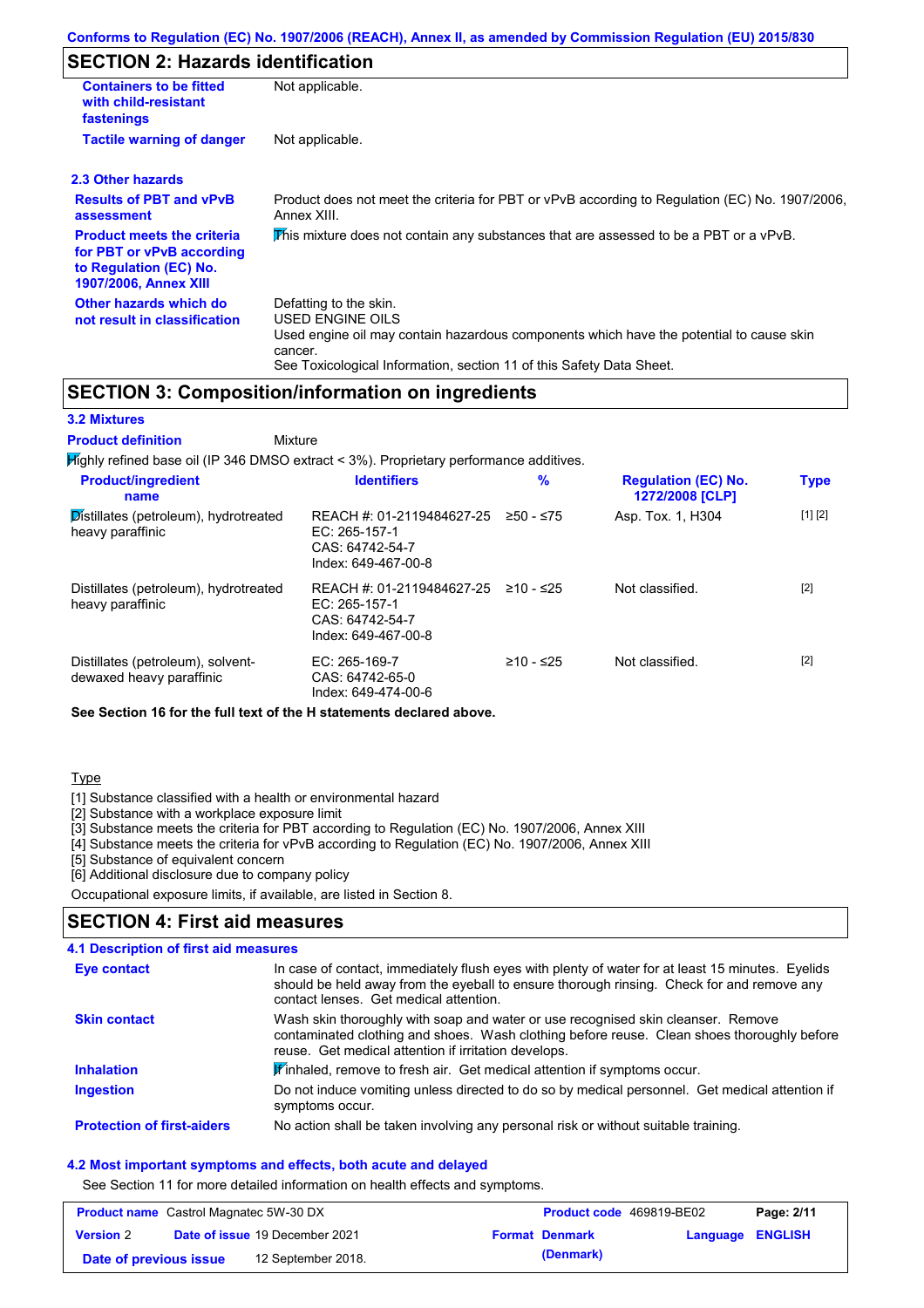# **SECTION 4: First aid measures**

| <b>Potential acute health effects</b> |                                                                                                                   |
|---------------------------------------|-------------------------------------------------------------------------------------------------------------------|
| <b>Inhalation</b>                     | Vapour inhalation under ambient conditions is not normally a problem due to low vapour<br>pressure.               |
| <b>Ingestion</b>                      | No known significant effects or critical hazards.                                                                 |
| <b>Skin contact</b>                   | Defatting to the skin. May cause skin dryness and irritation.                                                     |
| Eye contact                           | No known significant effects or critical hazards.                                                                 |
|                                       | Delayed and immediate effects as well as chronic effects from short and long-term exposure                        |
| <b>Inhalation</b>                     | Overexposure to the inhalation of airborne droplets or aerosols may cause irritation of the<br>respiratory tract. |
| <b>Ingestion</b>                      | Ingestion of large quantities may cause nausea and diarrhoea.                                                     |
| <b>Skin contact</b>                   | Prolonged or repeated contact can defat the skin and lead to irritation and/or dermatitis.                        |
| Eye contact                           | Potential risk of transient stinging or redness if accidental eye contact occurs.                                 |

### **4.3 Indication of any immediate medical attention and special treatment needed**

| <b>Notes to physician</b>                                 | $\overline{\textbf{V}}$ reatment should in general be symptomatic and directed to relieving any effects.                                                                                                                                                                                                                                                          |  |  |
|-----------------------------------------------------------|-------------------------------------------------------------------------------------------------------------------------------------------------------------------------------------------------------------------------------------------------------------------------------------------------------------------------------------------------------------------|--|--|
| <b>SECTION 5: Firefighting measures</b>                   |                                                                                                                                                                                                                                                                                                                                                                   |  |  |
| 5.1 Extinguishing media                                   |                                                                                                                                                                                                                                                                                                                                                                   |  |  |
| <b>Suitable extinguishing</b><br>media                    | In case of fire, use foam, dry chemical or carbon dioxide extinguisher or spray.                                                                                                                                                                                                                                                                                  |  |  |
| <b>Unsuitable extinguishing</b><br>media                  | Do not use water jet. The use of a water jet may cause the fire to spread by splashing the<br>burning product.                                                                                                                                                                                                                                                    |  |  |
| 5.2 Special hazards arising from the substance or mixture |                                                                                                                                                                                                                                                                                                                                                                   |  |  |
| <b>Hazards from the</b><br>substance or mixture           | In a fire or if heated, a pressure increase will occur and the container may burst.                                                                                                                                                                                                                                                                               |  |  |
| <b>Hazardous combustion</b>                               | Combustion products may include the following:                                                                                                                                                                                                                                                                                                                    |  |  |
| products                                                  | carbon oxides (CO, CO <sub>2</sub> ) (carbon monoxide, carbon dioxide)                                                                                                                                                                                                                                                                                            |  |  |
| <b>5.3 Advice for firefighters</b>                        |                                                                                                                                                                                                                                                                                                                                                                   |  |  |
| <b>Special precautions for</b><br>fire-fighters           | No action shall be taken involving any personal risk or without suitable training. Promptly<br>isolate the scene by removing all persons from the vicinity of the incident if there is a fire.                                                                                                                                                                    |  |  |
| <b>Special protective</b><br>equipment for fire-fighters  | Fire-fighters should wear appropriate protective equipment and self-contained breathing<br>apparatus (SCBA) with a full face-piece operated in positive pressure mode. Clothing for fire-<br>fighters (including helmets, protective boots and gloves) conforming to European standard EN<br>469 will provide a basic level of protection for chemical incidents. |  |  |

# **SECTION 6: Accidental release measures**

|                                                          | 6.1 Personal precautions, protective equipment and emergency procedures                                                                                                                                                                                                                                                                                                                        |
|----------------------------------------------------------|------------------------------------------------------------------------------------------------------------------------------------------------------------------------------------------------------------------------------------------------------------------------------------------------------------------------------------------------------------------------------------------------|
| For non-emergency<br>personnel                           | No action shall be taken involving any personal risk or without suitable training. Evacuate<br>surrounding areas. Keep unnecessary and unprotected personnel from entering. Do not touch<br>or walk through spilt material. Floors may be slippery; use care to avoid falling. Put on<br>appropriate personal protective equipment.                                                            |
| For emergency responders                                 | If specialised clothing is required to deal with the spillage, take note of any information in<br>Section 8 on suitable and unsuitable materials. See also the information in "For non-<br>emergency personnel".                                                                                                                                                                               |
| <b>6.2 Environmental</b><br>precautions                  | Avoid dispersal of spilt material and runoff and contact with soil, waterways, drains and sewers.<br>Inform the relevant authorities if the product has caused environmental pollution (sewers,<br>waterways, soil or air).                                                                                                                                                                    |
| 6.3 Methods and material for containment and cleaning up |                                                                                                                                                                                                                                                                                                                                                                                                |
| <b>Small spill</b>                                       | Stop leak if without risk. Move containers from spill area. Absorb with an inert material and<br>place in an appropriate waste disposal container. Dispose of via a licensed waste disposal<br>contractor.                                                                                                                                                                                     |
| <b>Large spill</b>                                       | Stop leak if without risk. Move containers from spill area. Prevent entry into sewers, water<br>courses, basements or confined areas. Contain and collect spillage with non-combustible,<br>absorbent material e.g. sand, earth, vermiculite or diatomaceous earth and place in container<br>for disposal according to local regulations. Dispose of via a licensed waste disposal contractor. |

| <b>Product name</b> Castrol Magnatec 5W-30 DX |  | <b>Product code</b> 469819-BE02       |  | Page: 3/11            |                         |  |
|-----------------------------------------------|--|---------------------------------------|--|-----------------------|-------------------------|--|
| <b>Version 2</b>                              |  | <b>Date of issue 19 December 2021</b> |  | <b>Format Denmark</b> | <b>Language ENGLISH</b> |  |
| Date of previous issue                        |  | 12 September 2018.                    |  | (Denmark)             |                         |  |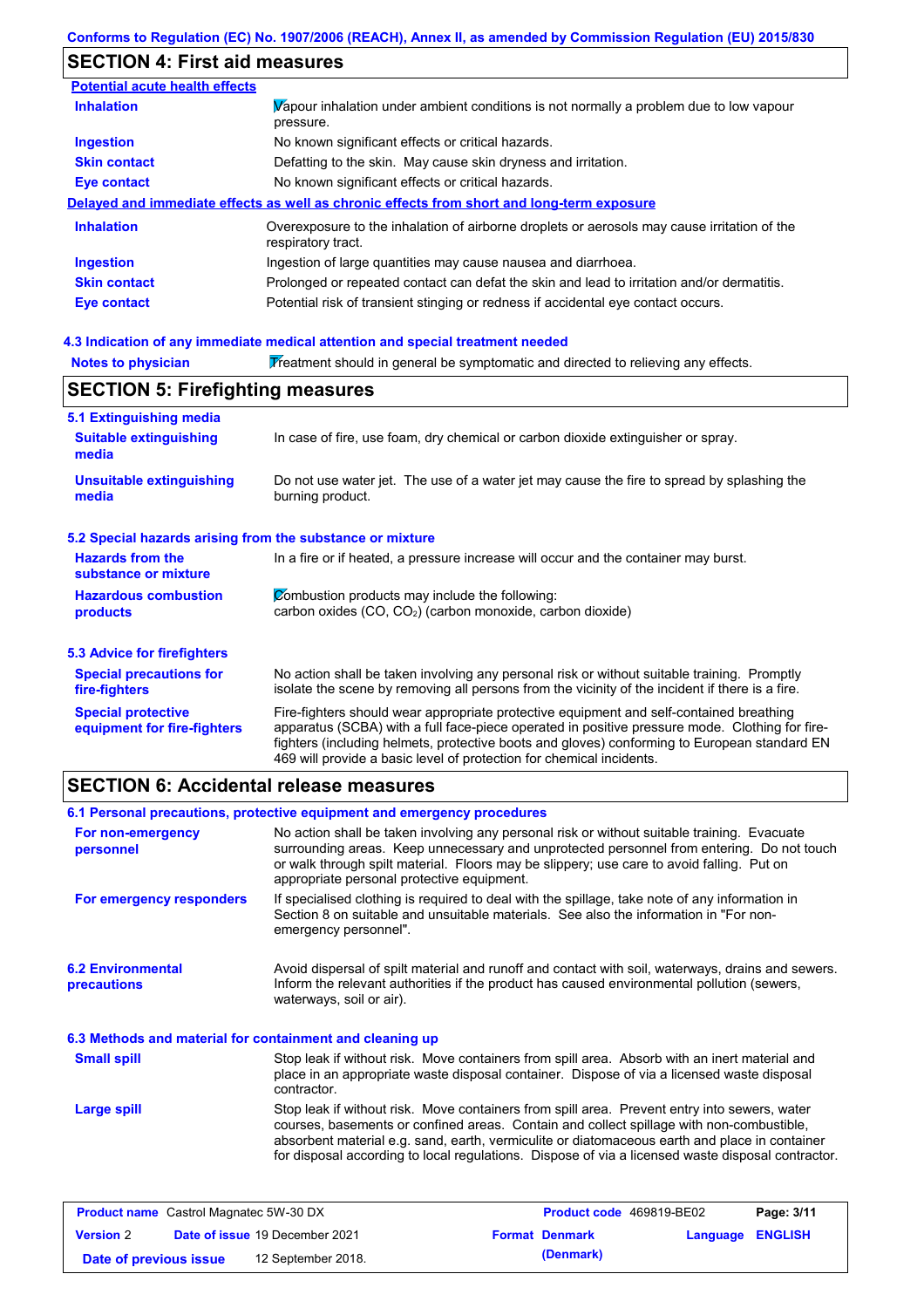### **SECTION 6: Accidental release measures**

| 6.4 Reference to other | See Section 1 for emergency contact information.                            |
|------------------------|-----------------------------------------------------------------------------|
| <b>sections</b>        | See Section 5 for firefighting measures.                                    |
|                        | See Section 8 for information on appropriate personal protective equipment. |
|                        | See Section 12 for environmental precautions.                               |
|                        | See Section 13 for additional waste treatment information.                  |
|                        |                                                                             |

## **SECTION 7: Handling and storage**

| 7.1 Precautions for safe handling                                                    |                                                                                                                                                                                                                                                                                                                                                                                                                                                                                          |
|--------------------------------------------------------------------------------------|------------------------------------------------------------------------------------------------------------------------------------------------------------------------------------------------------------------------------------------------------------------------------------------------------------------------------------------------------------------------------------------------------------------------------------------------------------------------------------------|
| <b>Protective measures</b>                                                           | Put on appropriate personal protective equipment.                                                                                                                                                                                                                                                                                                                                                                                                                                        |
| <b>Advice on general</b><br>occupational hygiene                                     | Eating, drinking and smoking should be prohibited in areas where this material is handled,<br>stored and processed. Wash thoroughly after handling. Remove contaminated clothing and<br>protective equipment before entering eating areas. See also Section 8 for additional<br>information on hygiene measures.                                                                                                                                                                         |
| <b>7.2 Conditions for safe</b><br>storage, including any<br><i>incompatibilities</i> | Store in accordance with local requlations. Store in a dry, cool and well-ventilated area, away<br>from incompatible materials (see Section 10). Keep away from heat and direct sunlight. Keep<br>container tightly closed and sealed until ready for use. Containers that have been opened must<br>be carefully resealed and kept upright to prevent leakage. Store and use only in equipment/<br>containers designed for use with this product. Do not store in unlabelled containers. |
| <b>Not suitable</b>                                                                  | Prolonged exposure to elevated temperature                                                                                                                                                                                                                                                                                                                                                                                                                                               |
| 7.3 Specific end use(s)                                                              |                                                                                                                                                                                                                                                                                                                                                                                                                                                                                          |
| <b>Recommendations</b>                                                               | See section 1.2 and Exposure scenarios in annex, if applicable.                                                                                                                                                                                                                                                                                                                                                                                                                          |

# **SECTION 8: Exposure controls/personal protection**

| <b>8.1 Control parameters</b>                                |                                                                                                                                          |
|--------------------------------------------------------------|------------------------------------------------------------------------------------------------------------------------------------------|
| <b>Occupational exposure limits</b>                          | No exposure limit value known.                                                                                                           |
| <b>Product/ingredient name</b>                               | <b>Exposure limit values</b>                                                                                                             |
| Distillates (petroleum), hydrotreated heavy paraffinic       | <b>Working Environment Authority (Denmark).</b><br>TWA: 1 mg/m <sup>3</sup> 8 hours. Issued/Revised: 12/1996 Form: mist and<br>particles |
| Distillates (petroleum), hydrotreated heavy paraffinic       | <b>Working Environment Authority (Denmark).</b><br>TWA: 1 mg/m <sup>3</sup> 8 hours. Issued/Revised: 12/1996 Form: mist and<br>particles |
| Distillates (petroleum), solvent-dewaxed heavy<br>paraffinic | <b>Working Environment Authority (Denmark).</b>                                                                                          |
|                                                              | TWA: 1 mg/m <sup>3</sup> 8 hours. Issued/Revised: 12/1996 Form: mist and<br>particles                                                    |

Whilst specific OELs for certain components may be shown in this section, other components may be present in any mist, vapour or dust produced. Therefore, the specific OELs may not be applicable to the product as a whole and are provided for guidance only.

**Recommended monitoring procedures**

If this product contains ingredients with exposure limits, personal, workplace atmosphere or biological monitoring may be required to determine the effectiveness of the ventilation or other control measures and/or the necessity to use respiratory protective equipment. Reference should be made to monitoring standards, such as the following: European Standard EN 689 (Workplace atmospheres - Guidance for the assessment of exposure by inhalation to chemical agents for comparison with limit values and measurement strategy) European Standard EN 14042 (Workplace atmospheres - Guide for the application and use of procedures for the assessment of exposure to chemical and biological agents) European Standard EN 482 (Workplace atmospheres - General requirements for the performance of procedures for the measurement of chemical agents) Reference to national guidance documents for methods for the determination of hazardous substances will also be required.

**Derived No Effect Level**

No DNELs/DMELs available.

### **Predicted No Effect Concentration**

No PNECs available

### **8.2 Exposure controls**

| <b>Product name</b> Castrol Magnatec 5W-30 DX |  |                                       | Product code 469819-BE02 |                       | Page: 4/11              |  |
|-----------------------------------------------|--|---------------------------------------|--------------------------|-----------------------|-------------------------|--|
| <b>Version 2</b>                              |  | <b>Date of issue 19 December 2021</b> |                          | <b>Format Denmark</b> | <b>Language ENGLISH</b> |  |
| Date of previous issue                        |  | 12 September 2018.                    |                          | (Denmark)             |                         |  |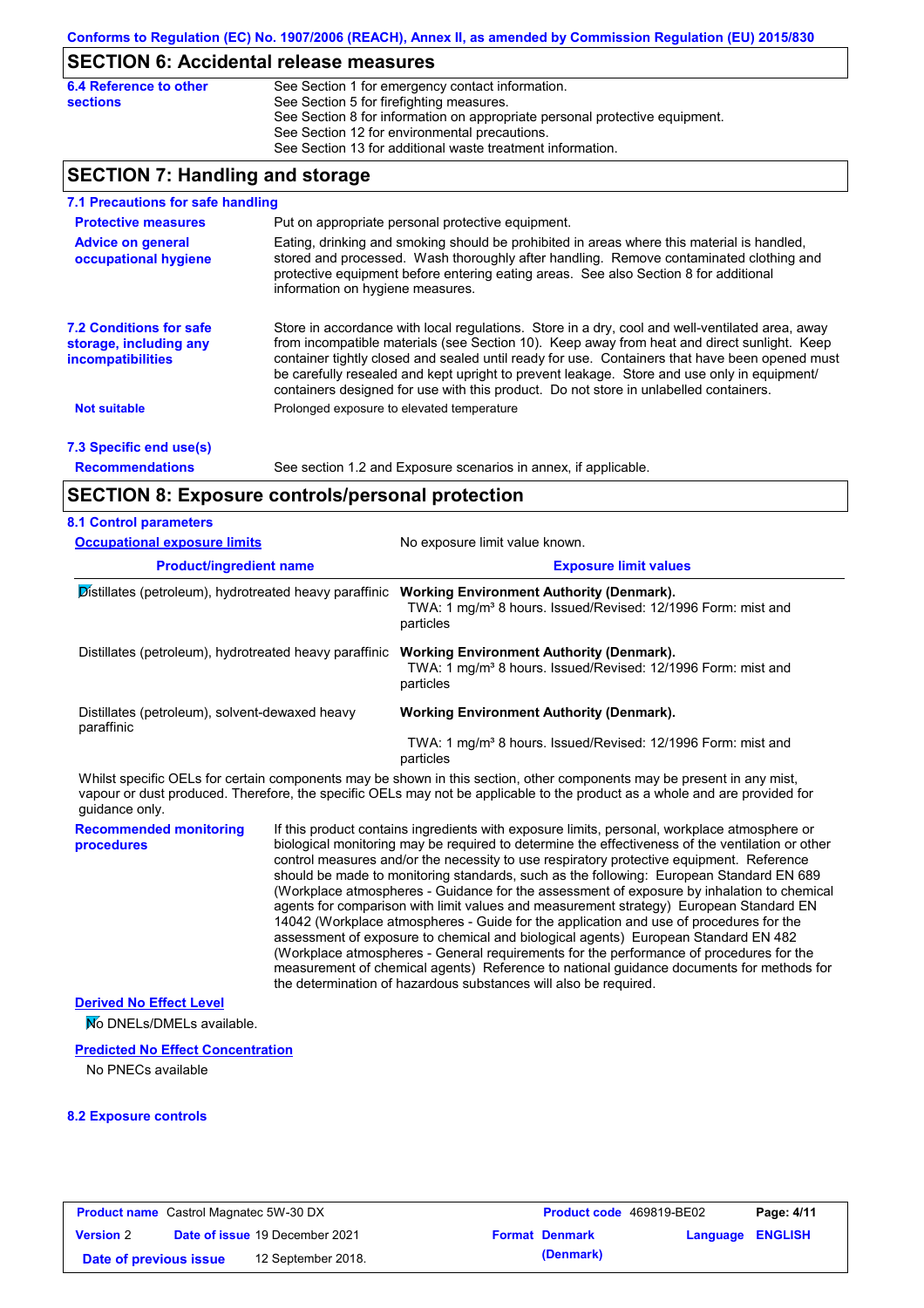# **SECTION 8: Exposure controls/personal protection**

| <b>Appropriate engineering</b><br><b>controls</b> | Provide exhaust ventilation or other engineering controls to keep the relevant airborne<br>concentrations below their respective occupational exposure limits.<br>All activities involving chemicals should be assessed for their risks to health, to ensure<br>exposures are adequately controlled. Personal protective equipment should only be considered<br>after other forms of control measures (e.g. engineering controls) have been suitably evaluated.<br>Personal protective equipment should conform to appropriate standards, be suitable for use, be<br>kept in good condition and properly maintained.<br>Your supplier of personal protective equipment should be consulted for advice on selection and<br>appropriate standards. For further information contact your national organisation for standards.<br>The final choice of protective equipment will depend upon a risk assessment. It is important to<br>ensure that all items of personal protective equipment are compatible. |
|---------------------------------------------------|---------------------------------------------------------------------------------------------------------------------------------------------------------------------------------------------------------------------------------------------------------------------------------------------------------------------------------------------------------------------------------------------------------------------------------------------------------------------------------------------------------------------------------------------------------------------------------------------------------------------------------------------------------------------------------------------------------------------------------------------------------------------------------------------------------------------------------------------------------------------------------------------------------------------------------------------------------------------------------------------------------|
| <b>Individual protection measures</b>             |                                                                                                                                                                                                                                                                                                                                                                                                                                                                                                                                                                                                                                                                                                                                                                                                                                                                                                                                                                                                         |
| <b>Hygiene measures</b>                           | Wash hands, forearms and face thoroughly after handling chemical products, before eating,<br>smoking and using the lavatory and at the end of the working period. Ensure that eyewash<br>stations and safety showers are close to the workstation location.                                                                                                                                                                                                                                                                                                                                                                                                                                                                                                                                                                                                                                                                                                                                             |
| <b>Respiratory protection</b>                     | In case of insufficient ventilation, wear suitable respiratory equipment.<br>The correct choice of respiratory protection depends upon the chemicals being handled, the<br>conditions of work and use, and the condition of the respiratory equipment. Safety procedures<br>should be developed for each intended application. Respiratory protection equipment should<br>therefore be chosen in consultation with the supplier/manufacturer and with a full assessment<br>of the working conditions.                                                                                                                                                                                                                                                                                                                                                                                                                                                                                                   |
| <b>Eye/face protection</b>                        | Safety glasses with side shields.                                                                                                                                                                                                                                                                                                                                                                                                                                                                                                                                                                                                                                                                                                                                                                                                                                                                                                                                                                       |
| <b>Skin protection</b>                            |                                                                                                                                                                                                                                                                                                                                                                                                                                                                                                                                                                                                                                                                                                                                                                                                                                                                                                                                                                                                         |
| <b>Hand protection</b>                            | <b>General Information:</b>                                                                                                                                                                                                                                                                                                                                                                                                                                                                                                                                                                                                                                                                                                                                                                                                                                                                                                                                                                             |
|                                                   | Because specific work environments and material handling practices vary, safety procedures<br>should be developed for each intended application. The correct choice of protective gloves<br>depends upon the chemicals being handled, and the conditions of work and use. Most gloves<br>provide protection for only a limited time before they must be discarded and replaced (even the<br>best chemically resistant gloves will break down after repeated chemical exposures).                                                                                                                                                                                                                                                                                                                                                                                                                                                                                                                        |
|                                                   | Gloves should be chosen in consultation with the supplier / manufacturer and taking account of<br>a full assessment of the working conditions.                                                                                                                                                                                                                                                                                                                                                                                                                                                                                                                                                                                                                                                                                                                                                                                                                                                          |
|                                                   | Recommended: Nitrile gloves.<br><b>Breakthrough time:</b>                                                                                                                                                                                                                                                                                                                                                                                                                                                                                                                                                                                                                                                                                                                                                                                                                                                                                                                                               |
|                                                   | Breakthrough time data are generated by glove manufacturers under laboratory test conditions<br>and represent how long a glove can be expected to provide effective permeation resistance. It<br>is important when following breakthrough time recommendations that actual workplace<br>conditions are taken into account. Always consult with your glove supplier for up-to-date<br>technical information on breakthrough times for the recommended glove type.<br>Our recommendations on the selection of gloves are as follows:                                                                                                                                                                                                                                                                                                                                                                                                                                                                      |
|                                                   | Continuous contact:                                                                                                                                                                                                                                                                                                                                                                                                                                                                                                                                                                                                                                                                                                                                                                                                                                                                                                                                                                                     |
|                                                   | Gloves with a minimum breakthrough time of 240 minutes, or >480 minutes if suitable gloves<br>can be obtained.<br>If suitable gloves are not available to offer that level of protection, gloves with shorter<br>breakthrough times may be acceptable as long as appropriate glove maintenance and<br>replacement regimes are determined and adhered to.                                                                                                                                                                                                                                                                                                                                                                                                                                                                                                                                                                                                                                                |
|                                                   | Short-term / splash protection:                                                                                                                                                                                                                                                                                                                                                                                                                                                                                                                                                                                                                                                                                                                                                                                                                                                                                                                                                                         |
|                                                   | Recommended breakthrough times as above.<br>It is recognised that for short-term, transient exposures, gloves with shorter breakthrough times<br>may commonly be used. Therefore, appropriate maintenance and replacement regimes must<br>be determined and rigorously followed.                                                                                                                                                                                                                                                                                                                                                                                                                                                                                                                                                                                                                                                                                                                        |
|                                                   | <b>Glove Thickness:</b>                                                                                                                                                                                                                                                                                                                                                                                                                                                                                                                                                                                                                                                                                                                                                                                                                                                                                                                                                                                 |
|                                                   | For general applications, we recommend gloves with a thickness typically greater than 0.35 mm.                                                                                                                                                                                                                                                                                                                                                                                                                                                                                                                                                                                                                                                                                                                                                                                                                                                                                                          |
|                                                   | It should be emphasised that glove thickness is not necessarily a good predictor of glove<br>resistance to a specific chemical, as the permeation efficiency of the glove will be dependent<br>on the exact composition of the glove material. Therefore, glove selection should also be based<br>on consideration of the task requirements and knowledge of breakthrough times.<br>Glove thickness may also vary depending on the glove manufacturer, the glove type and the<br>glove model. Therefore, the manufacturers' technical data should always be taken into account<br>to ensure selection of the most appropriate glove for the task.                                                                                                                                                                                                                                                                                                                                                       |
| <b>Broduct name, Castrol Magnatos 5W 30 DY</b>    | <b>Draduct code, 160810 RE02</b><br>Dao: E/44                                                                                                                                                                                                                                                                                                                                                                                                                                                                                                                                                                                                                                                                                                                                                                                                                                                                                                                                                           |

| <b>Product name</b> Castrol Magnatec 5W-30 DX |  |                                       | <b>Product code</b> 469819-BE02 |                       | Page: 5/11       |  |
|-----------------------------------------------|--|---------------------------------------|---------------------------------|-----------------------|------------------|--|
| <b>Version 2</b>                              |  | <b>Date of issue 19 December 2021</b> |                                 | <b>Format Denmark</b> | Language ENGLISH |  |
| Date of previous issue                        |  | 12 September 2018.                    |                                 | (Denmark)             |                  |  |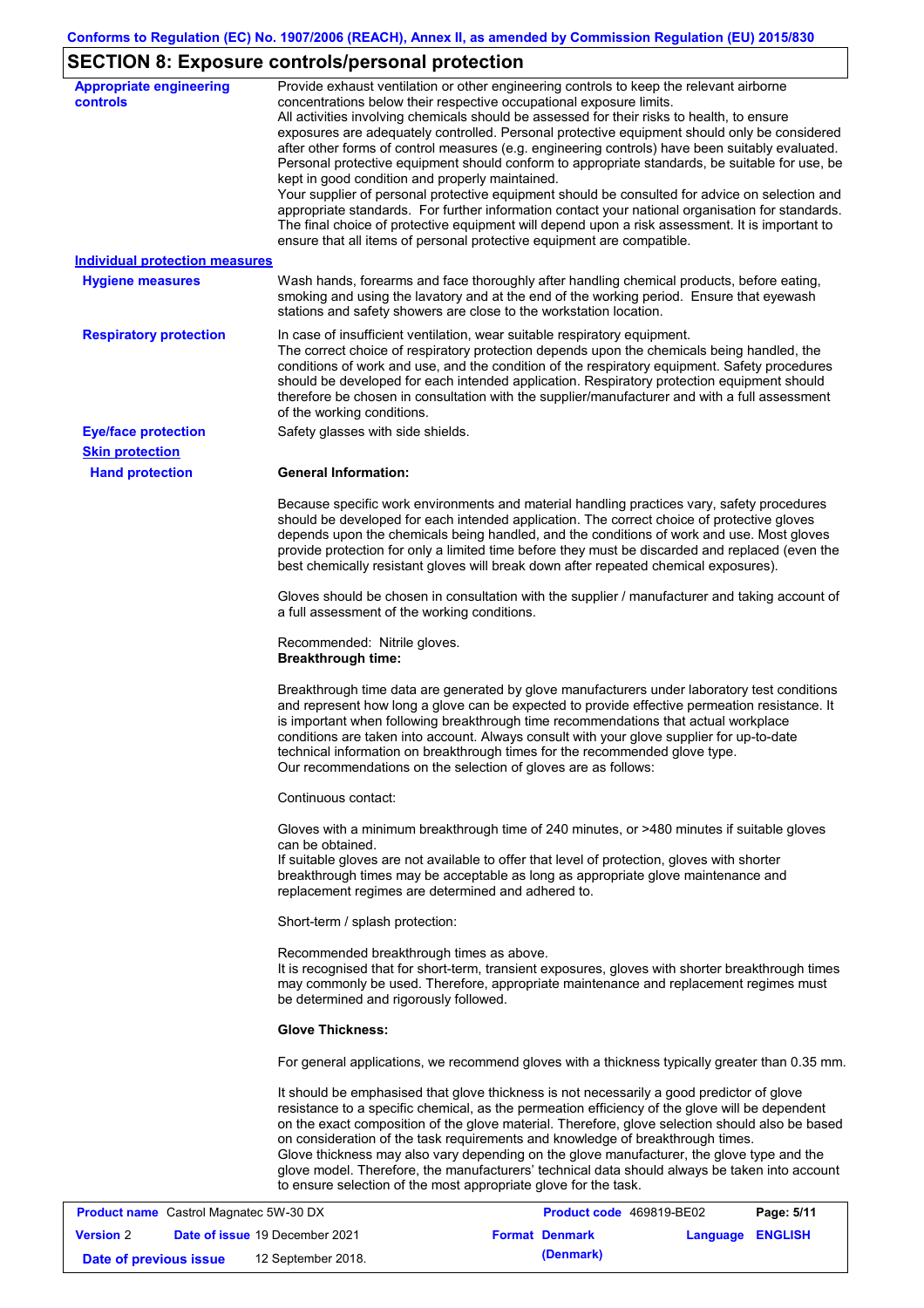# **SECTION 8: Exposure controls/personal protection**

|                                           | Note: Depending on the activity being conducted, gloves of varying thickness may be required<br>for specific tasks. For example:                                                                                                                                                                                                                                                                                                                                                                                                                                                                                                                                                      |
|-------------------------------------------|---------------------------------------------------------------------------------------------------------------------------------------------------------------------------------------------------------------------------------------------------------------------------------------------------------------------------------------------------------------------------------------------------------------------------------------------------------------------------------------------------------------------------------------------------------------------------------------------------------------------------------------------------------------------------------------|
|                                           | • Thinner gloves (down to 0.1 mm or less) may be required where a high degree of manual<br>dexterity is needed. However, these gloves are only likely to give short duration protection and<br>would normally be just for single use applications, then disposed of.                                                                                                                                                                                                                                                                                                                                                                                                                  |
|                                           | • Thicker gloves (up to 3 mm or more) may be required where there is a mechanical (as well<br>as a chemical) risk i.e. where there is abrasion or puncture potential.                                                                                                                                                                                                                                                                                                                                                                                                                                                                                                                 |
| <b>Skin and body</b>                      | Use of protective clothing is good industrial practice.<br>Personal protective equipment for the body should be selected based on the task being<br>performed and the risks involved and should be approved by a specialist before handling this<br>product.<br>Cotton or polyester/cotton overalls will only provide protection against light superficial<br>contamination that will not soak through to the skin. Overalls should be laundered on a regular<br>basis. When the risk of skin exposure is high (e.g. when cleaning up spillages or if there is a<br>risk of splashing) then chemical resistant aprons and/or impervious chemical suits and boots<br>will be required. |
| <b>Refer to standards:</b>                | Respiratory protection: EN 529<br>Gloves: EN 420, EN 374<br>Eye protection: EN 166<br>Filtering half-mask: EN 149<br>Filtering half-mask with valve: EN 405<br>Half-mask: EN 140 plus filter<br>Full-face mask: EN 136 plus filter<br>Particulate filters: EN 143<br>Gas/combined filters: EN 14387                                                                                                                                                                                                                                                                                                                                                                                   |
| <b>Environmental exposure</b><br>controls | Emissions from ventilation or work process equipment should be checked to ensure they<br>comply with the requirements of environmental protection legislation. In some cases, fume<br>scrubbers, filters or engineering modifications to the process equipment will be necessary to<br>reduce emissions to acceptable levels.                                                                                                                                                                                                                                                                                                                                                         |

# **SECTION 9: Physical and chemical properties**

The conditions of measurement of all properties are at standard temperature and pressure unless otherwise indicated.

### **9.1 Information on basic physical and chemical properties**

| <b>Physical state</b>                              | Liquid.                                      |             |                         |                      |                          |                         |                              |
|----------------------------------------------------|----------------------------------------------|-------------|-------------------------|----------------------|--------------------------|-------------------------|------------------------------|
| <b>Colour</b>                                      | Amber. [Light]                               |             |                         |                      |                          |                         |                              |
| <b>Odour</b>                                       | Not available.                               |             |                         |                      |                          |                         |                              |
| <b>Odour threshold</b>                             | Not available.                               |             |                         |                      |                          |                         |                              |
| pH                                                 | Not applicable.                              |             |                         |                      |                          |                         |                              |
| <b>Melting point/freezing point</b>                | Not available.                               |             |                         |                      |                          |                         |                              |
| Initial boiling point and boiling<br>range         | Not available.                               |             |                         |                      |                          |                         |                              |
| <b>Pour point</b>                                  | $\overline{45}$ °C                           |             |                         |                      |                          |                         |                              |
| <b>Flash point</b>                                 | Ølosed cup: 203°C (397.4°F) [Pensky-Martens] |             |                         |                      |                          |                         |                              |
| <b>Evaporation rate</b>                            | Not available.                               |             |                         |                      |                          |                         |                              |
| <b>Flammability (solid, gas)</b>                   | Not available.                               |             |                         |                      |                          |                         |                              |
| <b>Upper/lower flammability or</b>                 | Not available.                               |             |                         |                      |                          |                         |                              |
|                                                    |                                              |             |                         |                      |                          |                         |                              |
|                                                    | Not available.                               |             |                         |                      |                          |                         |                              |
|                                                    |                                              |             | Vapour Pressure at 20°C |                      |                          | Vapour pressure at 50°C |                              |
|                                                    | <b>Ingredient name</b>                       | $mm Hg$ kPa | <b>Method</b>           | m <sub>m</sub><br>Hg | kPa                      | <b>Method</b>           |                              |
|                                                    |                                              |             |                         |                      |                          |                         |                              |
|                                                    |                                              |             |                         |                      |                          |                         |                              |
| explosive limits<br><b>Vapour pressure</b>         |                                              |             |                         |                      |                          |                         |                              |
|                                                    |                                              |             |                         |                      |                          |                         |                              |
| <b>Product name</b> Castrol Magnatec 5W-30 DX      |                                              |             |                         |                      | Product code 469819-BE02 |                         |                              |
| <b>Version 2</b><br>Date of issue 19 December 2021 |                                              |             | <b>Format Denmark</b>   |                      |                          | Language                | Page: 6/11<br><b>ENGLISH</b> |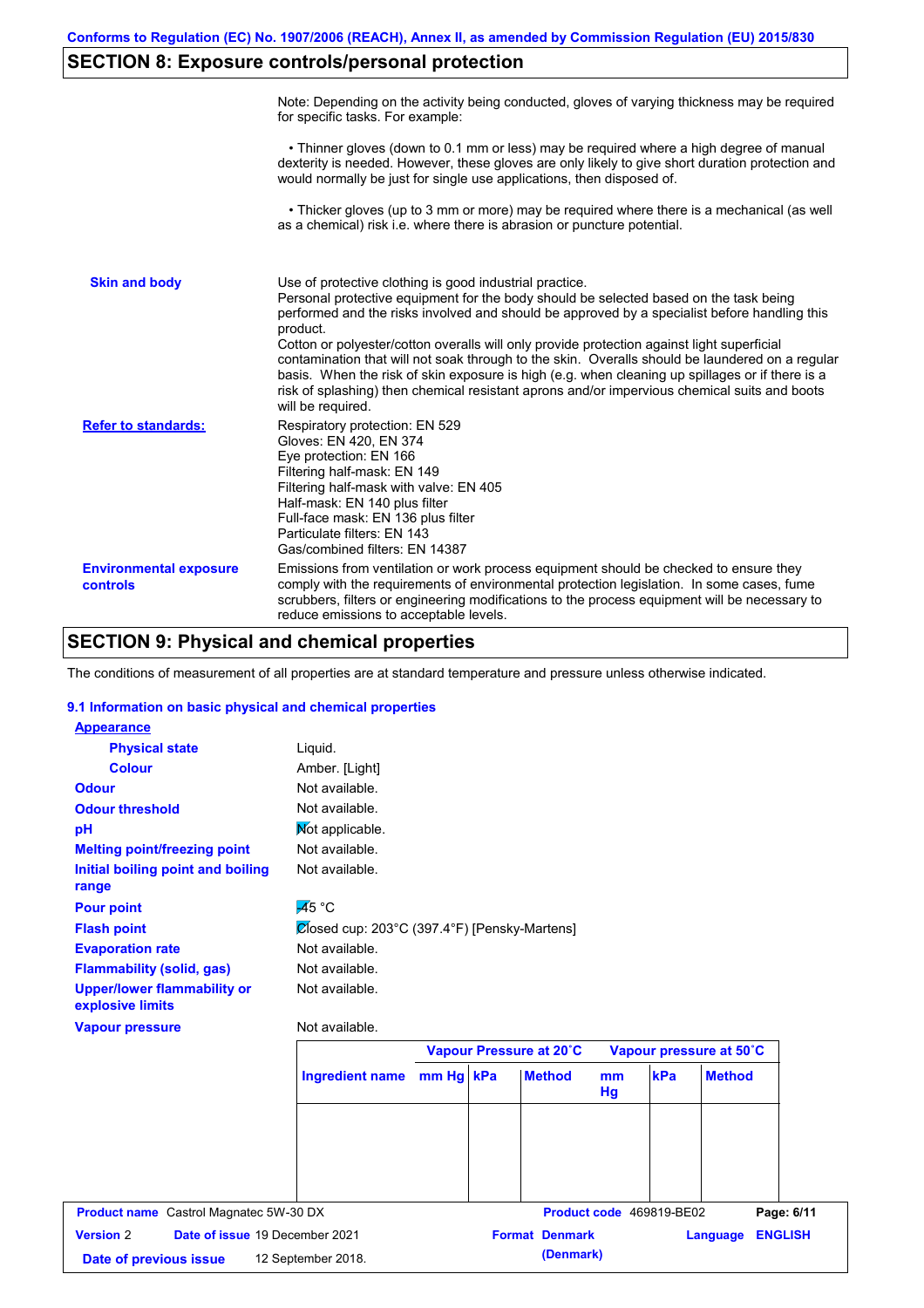# **SECTION 9: Physical and chemical properties**

| No additional information.                        |                                                                  |        |         |                                                                        |  |  |
|---------------------------------------------------|------------------------------------------------------------------|--------|---------|------------------------------------------------------------------------|--|--|
| 9.2 Other information                             |                                                                  |        |         |                                                                        |  |  |
| <b>Median particle size</b>                       | Mot applicable.                                                  |        |         |                                                                        |  |  |
| <b>Particle characteristics</b>                   |                                                                  |        |         |                                                                        |  |  |
| <b>Oxidising properties</b>                       | Not available.                                                   |        |         |                                                                        |  |  |
| <b>Explosive properties</b>                       | Not available.                                                   |        |         |                                                                        |  |  |
| <b>Viscosity</b>                                  | Kinematic: 63.9 mm <sup>2</sup> /s (63.9 cSt) at 40 $^{\circ}$ C |        |         | Kinematic: 11.2 to 11.7 mm <sup>2</sup> /s (11.2 to 11.7 cSt) at 100°C |  |  |
| <b>Decomposition temperature</b>                  | Not available.                                                   |        |         |                                                                        |  |  |
| <b>Auto-ignition temperature</b>                  | Not available.                                                   |        |         |                                                                        |  |  |
| <b>Partition coefficient: n-octanol/</b><br>water | Not applicable.                                                  |        |         |                                                                        |  |  |
| <b>Solubility(ies)</b>                            | insoluble in water.                                              |        |         |                                                                        |  |  |
| <b>Density</b>                                    | <1000 kg/m <sup>3</sup> (<1 g/cm <sup>3</sup> ) at 15°C          |        |         |                                                                        |  |  |
| <b>Relative density</b>                           | Not available.                                                   |        |         |                                                                        |  |  |
| <b>Vapour density</b>                             | Not available.                                                   |        |         |                                                                        |  |  |
|                                                   | Distillates (petroleum),<br>solvent-dewaxed<br>heavy paraffinic  | < 0.08 | < 0.011 | <b>ASTM D 5191</b>                                                     |  |  |
|                                                   | Distillates (petroleum),<br>hydrotreated heavy<br>paraffinic     | < 0.08 | < 0.011 | <b>ASTM D 5191</b>                                                     |  |  |
|                                                   | Distillates (petroleum),<br>hydrotreated heavy<br>paraffinic     | < 0.08 | < 0.011 | <b>ASTM D 5191</b>                                                     |  |  |
|                                                   |                                                                  |        |         |                                                                        |  |  |

# **SECTION 10: Stability and reactivity**

| <b>10.1 Reactivity</b>                          | No specific test data available for this product. Refer to Conditions to avoid and Incompatible<br>materials for additional information.                                |
|-------------------------------------------------|-------------------------------------------------------------------------------------------------------------------------------------------------------------------------|
| <b>10.2 Chemical stability</b>                  | The product is stable.                                                                                                                                                  |
| 10.3 Possibility of<br>hazardous reactions      | Under normal conditions of storage and use, hazardous reactions will not occur.<br>Under normal conditions of storage and use, hazardous polymerisation will not occur. |
| <b>10.4 Conditions to avoid</b>                 | Avoid all possible sources of ignition (spark or flame).                                                                                                                |
| <b>10.5 Incompatible materials</b>              | Reactive or incompatible with the following materials: oxidising materials.                                                                                             |
| <b>10.6 Hazardous</b><br>decomposition products | Under normal conditions of storage and use, hazardous decomposition products should not be<br>produced.                                                                 |

# **SECTION 11: Toxicological information**

| 11.1 Information on toxicological effects          |                                                                                                     |
|----------------------------------------------------|-----------------------------------------------------------------------------------------------------|
| <b>Acute toxicity estimates</b>                    |                                                                                                     |
| Not available.                                     |                                                                                                     |
| <b>Information on likely</b><br>routes of exposure | Routes of entry anticipated: Dermal, Inhalation.                                                    |
| <b>Potential acute health effects</b>              |                                                                                                     |
| <b>Inhalation</b>                                  | Vapour inhalation under ambient conditions is not normally a problem due to low vapour<br>pressure. |
| <b>Ingestion</b>                                   | No known significant effects or critical hazards.                                                   |
| <b>Skin contact</b>                                | Defatting to the skin. May cause skin dryness and irritation.                                       |
| Eye contact                                        | No known significant effects or critical hazards.                                                   |
|                                                    | Symptoms related to the physical, chemical and toxicological characteristics                        |
| <b>Inhalation</b>                                  | No specific data.                                                                                   |
| <b>Ingestion</b>                                   | No specific data.                                                                                   |

| <b>Product name</b> Castrol Magnatec 5W-30 DX |  |                                       | <b>Product code</b> 469819-BE02 |                       | Page: 7/11              |  |
|-----------------------------------------------|--|---------------------------------------|---------------------------------|-----------------------|-------------------------|--|
| <b>Version 2</b>                              |  | <b>Date of issue 19 December 2021</b> |                                 | <b>Format Denmark</b> | <b>Language ENGLISH</b> |  |
| Date of previous issue                        |  | 12 September 2018.                    |                                 | (Denmark)             |                         |  |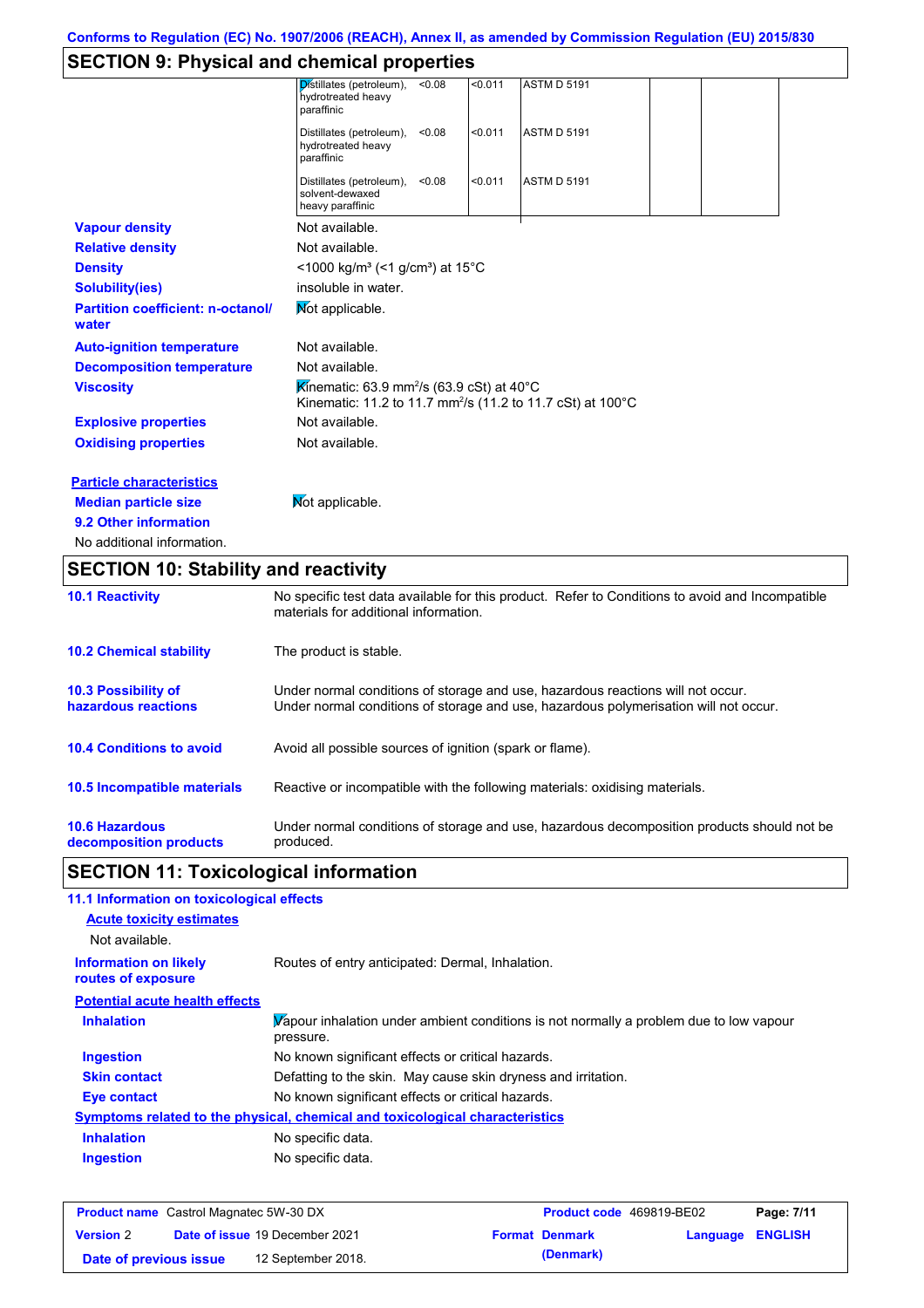# **SECTION 11: Toxicological information**

| <b>Skin contact</b>                     | Adverse symptoms may include the following:<br>irritation<br>dryness<br>cracking                                                                                                                                                                                                                                                                                                                         |
|-----------------------------------------|----------------------------------------------------------------------------------------------------------------------------------------------------------------------------------------------------------------------------------------------------------------------------------------------------------------------------------------------------------------------------------------------------------|
| <b>Eye contact</b>                      | No specific data.                                                                                                                                                                                                                                                                                                                                                                                        |
|                                         | Delayed and immediate effects as well as chronic effects from short and long-term exposure                                                                                                                                                                                                                                                                                                               |
| <b>Inhalation</b>                       | Overexposure to the inhalation of airborne droplets or aerosols may cause irritation of the<br>respiratory tract.                                                                                                                                                                                                                                                                                        |
| <b>Ingestion</b>                        | Ingestion of large quantities may cause nausea and diarrhoea.                                                                                                                                                                                                                                                                                                                                            |
| <b>Skin contact</b>                     | Prolonged or repeated contact can defat the skin and lead to irritation and/or dermatitis.                                                                                                                                                                                                                                                                                                               |
| Eye contact                             | Potential risk of transient stinging or redness if accidental eye contact occurs.                                                                                                                                                                                                                                                                                                                        |
| <b>Potential chronic health effects</b> |                                                                                                                                                                                                                                                                                                                                                                                                          |
| <b>General</b>                          | USED ENGINE OILS<br>Combustion products resulting from the operation of internal combustion engines contaminate<br>engine oils during use. Used engine oil may contain hazardous components which have the<br>potential to cause skin cancer. Frequent or prolonged contact with all types and makes of used<br>engine oil must therefore be avoided and a high standard of personal hygiene maintained. |
| <b>Carcinogenicity</b>                  | No known significant effects or critical hazards.                                                                                                                                                                                                                                                                                                                                                        |
| <b>Mutagenicity</b>                     | No known significant effects or critical hazards.                                                                                                                                                                                                                                                                                                                                                        |
| <b>Developmental effects</b>            | No known significant effects or critical hazards.                                                                                                                                                                                                                                                                                                                                                        |
| <b>Fertility effects</b>                | No known significant effects or critical hazards.                                                                                                                                                                                                                                                                                                                                                        |

# **SECTION 12: Ecological information**

## **12.1 Toxicity**

**Environmental hazards** Not classified as dangerous

### **12.2 Persistence and degradability**

**Expected to be biodegradable.** 

### **12.3 Bioaccumulative potential**

This product is not expected to bioaccumulate through food chains in the environment.

| <b>12.4 Mobility in soil</b>                            |                                                                      |
|---------------------------------------------------------|----------------------------------------------------------------------|
| <b>Soil/water partition</b><br><b>coefficient (Koc)</b> | Not available.                                                       |
| <b>Mobility</b>                                         | Spillages may penetrate the soil causing ground water contamination. |

### **12.5 Results of PBT and vPvB assessment**

Product does not meet the criteria for PBT or vPvB according to Regulation (EC) No. 1907/2006, Annex XIII.

| 12.6 Other adverse effects          |                                                                                                                           |
|-------------------------------------|---------------------------------------------------------------------------------------------------------------------------|
| <b>Other ecological information</b> | Spills may form a film on water surfaces causing physical damage to organisms. Oxygen<br>transfer could also be impaired. |

# **SECTION 13: Disposal considerations**

### **13.1 Waste treatment methods**

### **Product**

**Methods of disposal**

Where possible, arrange for product to be recycled. Dispose of via an authorised person/ licensed waste disposal contractor in accordance with local regulations.

### **Hazardous waste** Yes.

**European waste catalogue (EWC)**

| Waste code | <b>Waste designation</b>                                                                                                    |
|------------|-----------------------------------------------------------------------------------------------------------------------------|
| $130205*$  | mineral-based non-chlorinated engine, gear and lubricating oils                                                             |
|            | However, deviation from the intended use and/or the presence of any potential contaminants may require an alternative waste |

However, deviation from the intended use and/or the presence of any potential contaminants may require an alternative waste disposal code to be assigned by the end user.

#### **Packaging**

**Methods of disposal** Where possible, arrange for product to be recycled. Dispose of via an authorised person/ licensed waste disposal contractor in accordance with local regulations.

|                        | <b>Product name</b> Castrol Magnatec 5W-30 DX |                                       | Product code 469819-BE02 |                         | Page: 8/11 |
|------------------------|-----------------------------------------------|---------------------------------------|--------------------------|-------------------------|------------|
| <b>Version 2</b>       |                                               | <b>Date of issue 19 December 2021</b> | <b>Format Denmark</b>    | <b>Language ENGLISH</b> |            |
| Date of previous issue |                                               | 12 September 2018.                    | (Denmark)                |                         |            |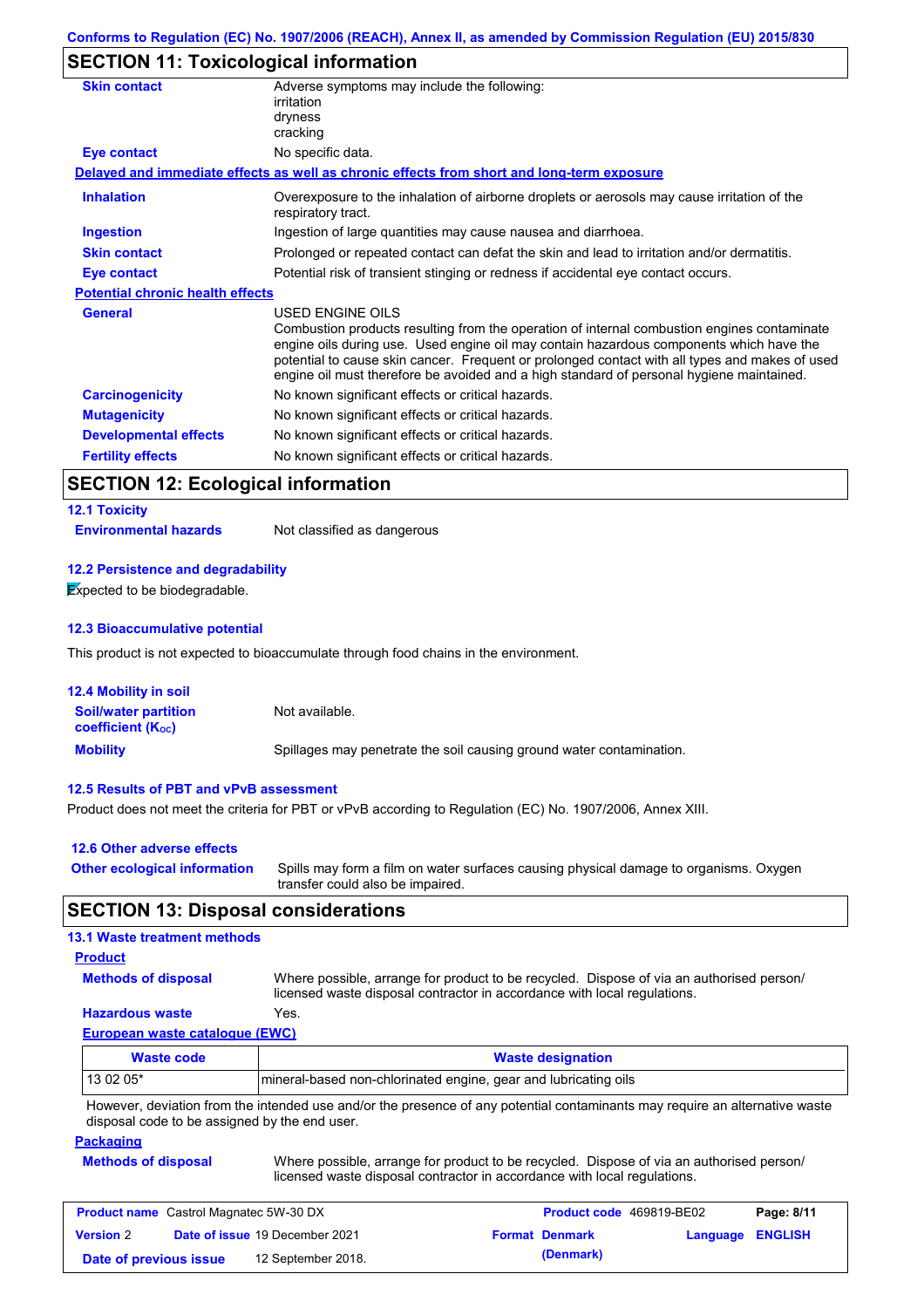# **SECTION 13: Disposal considerations**

| <b>Special precautions</b> | This material and its container must be disposed of in a safe way. Empty containers or liners<br>may retain some product residues. Avoid dispersal of spilt material and runoff and contact with<br>soil, waterways, drains and sewers. |  |  |
|----------------------------|-----------------------------------------------------------------------------------------------------------------------------------------------------------------------------------------------------------------------------------------|--|--|
| Denmark - Waste group      | A                                                                                                                                                                                                                                       |  |  |
| <b>References</b>          | Commission 2014/955/EU                                                                                                                                                                                                                  |  |  |

Directive 2008/98/EC

## **SECTION 14: Transport information**

|                                           | <b>ADR/RID</b> | <b>ADN</b>     | <b>IMDG</b>    | <b>IATA</b>    |
|-------------------------------------------|----------------|----------------|----------------|----------------|
| 14.1 UN number                            | Not regulated. | Not regulated. | Not regulated. | Not regulated. |
| 14.2 UN proper<br>shipping name           |                |                | -              |                |
| <b>14.3 Transport</b><br>hazard class(es) |                |                | -              |                |
| 14.4 Packing<br>group                     |                |                | -              |                |
| 14.5<br><b>Environmental</b><br>hazards   | No.            | No.            | No.            | No.            |
| <b>Additional</b><br>information          |                |                |                |                |

**14.6 Special precautions for user** Not available.

**14.7 Transport in bulk according to IMO instruments** Not available.

## **SECTION 15: Regulatory information**

**15.1 Safety, health and environmental regulations/legislation specific for the substance or mixture**

**EU Regulation (EC) No. 1907/2006 (REACH) Annex XIV - List of substances subject to authorisation**

|                                                                                                                                                          | <u> Annex XIV - List of substances subject to authorisation</u>                                                                |                       |                          |                |
|----------------------------------------------------------------------------------------------------------------------------------------------------------|--------------------------------------------------------------------------------------------------------------------------------|-----------------------|--------------------------|----------------|
| <b>Annex XIV</b>                                                                                                                                         |                                                                                                                                |                       |                          |                |
| None of the components are listed.                                                                                                                       |                                                                                                                                |                       |                          |                |
| <b>Substances of very high concern</b>                                                                                                                   |                                                                                                                                |                       |                          |                |
| None of the components are listed.                                                                                                                       |                                                                                                                                |                       |                          |                |
| EU Regulation (EC) No. 1907/2006 (REACH)                                                                                                                 |                                                                                                                                |                       |                          |                |
| <b>Annex XVII - Restrictions</b><br>on the manufacture.<br>placing on the market<br>and use of certain<br>dangerous substances,<br>mixtures and articles | Not applicable.                                                                                                                |                       |                          |                |
| <b>Other regulations</b>                                                                                                                                 |                                                                                                                                |                       |                          |                |
| <b>REACH Status</b>                                                                                                                                      | The company, as identified in Section 1, sells this product in the EU in compliance with the<br>current requirements of REACH. |                       |                          |                |
| <b>United States inventory</b><br>(TSCA 8b)                                                                                                              | All components are active or exempted.                                                                                         |                       |                          |                |
| <b>Australia inventory (AIIC)</b>                                                                                                                        | All components are listed or exempted.                                                                                         |                       |                          |                |
| <b>Canada inventory</b>                                                                                                                                  | All components are listed or exempted.                                                                                         |                       |                          |                |
| <b>China inventory (IECSC)</b>                                                                                                                           | All components are listed or exempted.                                                                                         |                       |                          |                |
| <b>Japan inventory (CSCL)</b>                                                                                                                            | All components are listed or exempted.                                                                                         |                       |                          |                |
| <b>Korea inventory (KECI)</b>                                                                                                                            | All components are listed or exempted.                                                                                         |                       |                          |                |
| <b>Philippines inventory</b><br>(PICCS)                                                                                                                  | All components are listed or exempted.                                                                                         |                       |                          |                |
| <b>Product name</b> Castrol Magnatec 5W-30 DX                                                                                                            |                                                                                                                                |                       | Product code 469819-BE02 | Page: 9/11     |
| <b>Version 2</b>                                                                                                                                         | Date of issue 19 December 2021                                                                                                 | <b>Format Denmark</b> | Language                 | <b>ENGLISH</b> |
| Date of previous issue                                                                                                                                   | 12 September 2018.                                                                                                             | (Denmark)             |                          |                |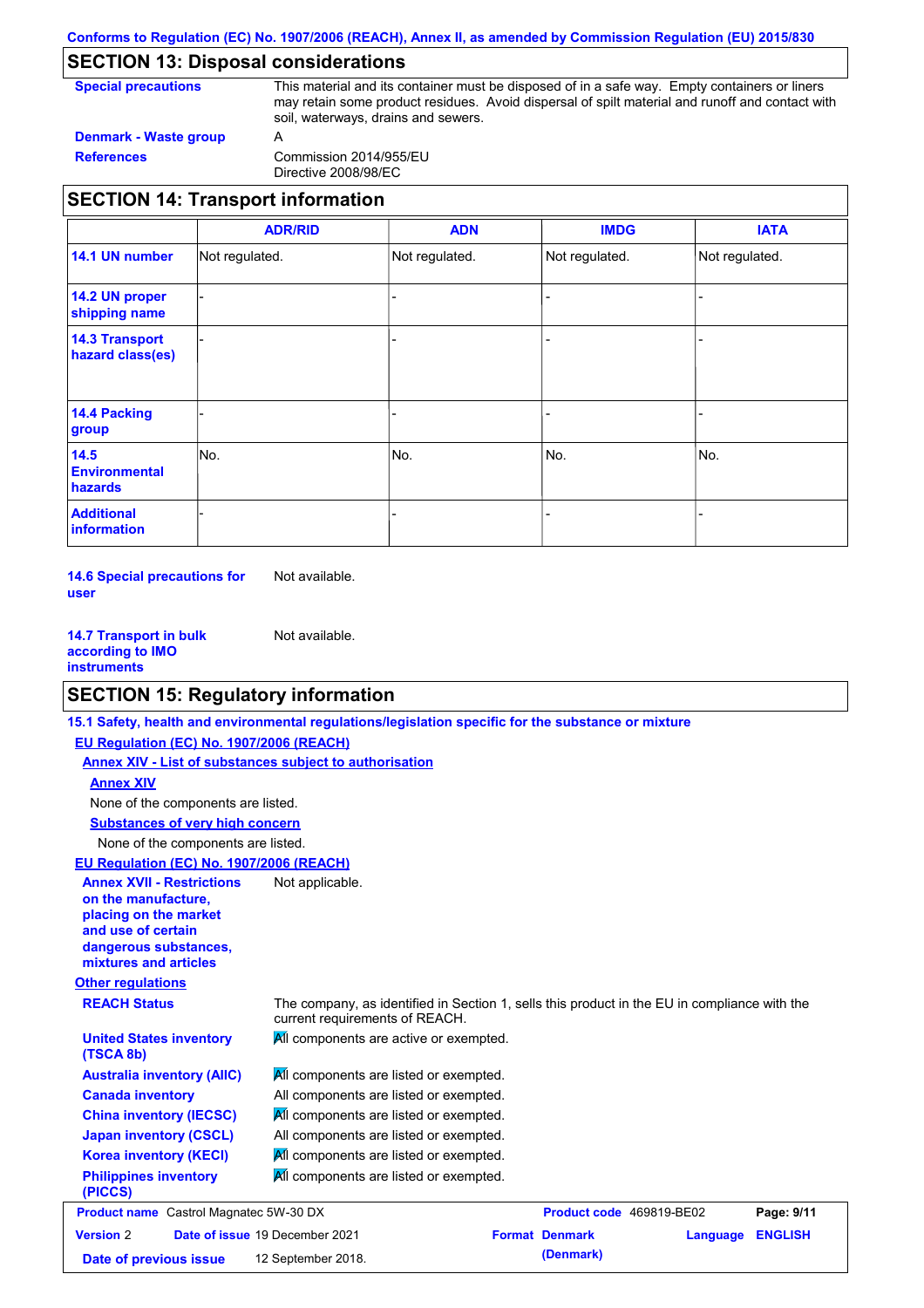## **SECTION 15: Regulatory information**

**National regulations List of undesirable substances** Not listed **Taiwan Chemical Substances Inventory (TCSI) All components are listed or exempted. Ozone depleting substances (1005/2009/EU)** Not listed. **Prior Informed Consent (PIC) (649/2012/EU)** Not listed. **Seveso Directive** This product is not controlled under the Seveso Directive. **EU - Water framework directive - Priority substances** Mone of the components are listed. **Persistent Organic Pollutants** Not listed.

| <b>15.2 Chemical safety</b> |  |  |
|-----------------------------|--|--|
| assessment                  |  |  |

A Chemical Safety Assessment has been carried out for one or more of the substances within this mixture. A Chemical Safety Assessment has not been carried out for the mixture itself.

# **SECTION 16: Other information**

| <b>Abbreviations and acronyms</b>             | ADN = European Provisions concerning the International Carriage of Dangerous Goods by                                                                                         |                                 |             |
|-----------------------------------------------|-------------------------------------------------------------------------------------------------------------------------------------------------------------------------------|---------------------------------|-------------|
|                                               | Inland Waterway                                                                                                                                                               |                                 |             |
|                                               | ADR = The European Agreement concerning the International Carriage of Dangerous Goods by<br>Road                                                                              |                                 |             |
|                                               | ATE = Acute Toxicity Estimate                                                                                                                                                 |                                 |             |
|                                               | <b>BCF</b> = Bioconcentration Factor                                                                                                                                          |                                 |             |
|                                               | CAS = Chemical Abstracts Service                                                                                                                                              |                                 |             |
|                                               | CLP = Classification, Labelling and Packaging Regulation [Regulation (EC) No. 1272/2008]                                                                                      |                                 |             |
|                                               | <b>CSA = Chemical Safety Assessment</b>                                                                                                                                       |                                 |             |
|                                               | CSR = Chemical Safety Report                                                                                                                                                  |                                 |             |
|                                               | <b>DMEL = Derived Minimal Effect Level</b>                                                                                                                                    |                                 |             |
|                                               | DNEL = Derived No Effect Level                                                                                                                                                |                                 |             |
|                                               | EINECS = European Inventory of Existing Commercial chemical Substances                                                                                                        |                                 |             |
|                                               | ES = Exposure Scenario                                                                                                                                                        |                                 |             |
|                                               | EUH statement = CLP-specific Hazard statement                                                                                                                                 |                                 |             |
|                                               | EWC = European Waste Catalogue                                                                                                                                                |                                 |             |
|                                               | GHS = Globally Harmonized System of Classification and Labelling of Chemicals                                                                                                 |                                 |             |
|                                               | IATA = International Air Transport Association                                                                                                                                |                                 |             |
|                                               | IBC = Intermediate Bulk Container                                                                                                                                             |                                 |             |
|                                               | <b>IMDG</b> = International Maritime Dangerous Goods                                                                                                                          |                                 |             |
|                                               | LogPow = logarithm of the octanol/water partition coefficient                                                                                                                 |                                 |             |
|                                               | MARPOL = International Convention for the Prevention of Pollution From Ships, 1973 as                                                                                         |                                 |             |
|                                               | modified by the Protocol of 1978. ("Marpol" = marine pollution)                                                                                                               |                                 |             |
|                                               | OECD = Organisation for Economic Co-operation and Development                                                                                                                 |                                 |             |
|                                               | PBT = Persistent, Bioaccumulative and Toxic                                                                                                                                   |                                 |             |
|                                               | <b>PNEC = Predicted No Effect Concentration</b>                                                                                                                               |                                 |             |
|                                               | REACH = Registration, Evaluation, Authorisation and Restriction of Chemicals Regulation                                                                                       |                                 |             |
|                                               | [Regulation (EC) No. 1907/2006]                                                                                                                                               |                                 |             |
|                                               | RID = The Regulations concerning the International Carriage of Dangerous Goods by Rail                                                                                        |                                 |             |
|                                               | <b>RRN = REACH Registration Number</b>                                                                                                                                        |                                 |             |
|                                               | SADT = Self-Accelerating Decomposition Temperature                                                                                                                            |                                 |             |
|                                               | SVHC = Substances of Very High Concern                                                                                                                                        |                                 |             |
|                                               | STOT-RE = Specific Target Organ Toxicity - Repeated Exposure                                                                                                                  |                                 |             |
|                                               | STOT-SE = Specific Target Organ Toxicity - Single Exposure                                                                                                                    |                                 |             |
|                                               | TWA = Time weighted average<br>$UN = United Nations$                                                                                                                          |                                 |             |
|                                               |                                                                                                                                                                               |                                 |             |
|                                               | $UVCB = Complex\;hydrocarbon\; substance$                                                                                                                                     |                                 |             |
|                                               | VOC = Volatile Organic Compound                                                                                                                                               |                                 |             |
|                                               | vPvB = Very Persistent and Very Bioaccumulative                                                                                                                               |                                 |             |
|                                               | Varies = may contain one or more of the following 64741-88-4 / RRN 01-2119488706-23,<br>64741-89-5 / RRN 01-2119487067-30, 64741-95-3 / RRN 01-2119487081-40, 64741-96-4/ RRN |                                 |             |
| <b>Product name</b> Castrol Magnatec 5W-30 DX |                                                                                                                                                                               | <b>Product code</b> 469819-BE02 | Page: 10/11 |

| <b>Product name</b> Castrol Magnatec 5W-30 DX |  | <b>Product code</b> 469819-BE02       |  | Page: 10/11           |                  |  |
|-----------------------------------------------|--|---------------------------------------|--|-----------------------|------------------|--|
| <b>Version 2</b>                              |  | <b>Date of issue 19 December 2021</b> |  | <b>Format Denmark</b> | Language ENGLISH |  |
| Date of previous issue                        |  | 12 September 2018.                    |  | (Denmark)             |                  |  |